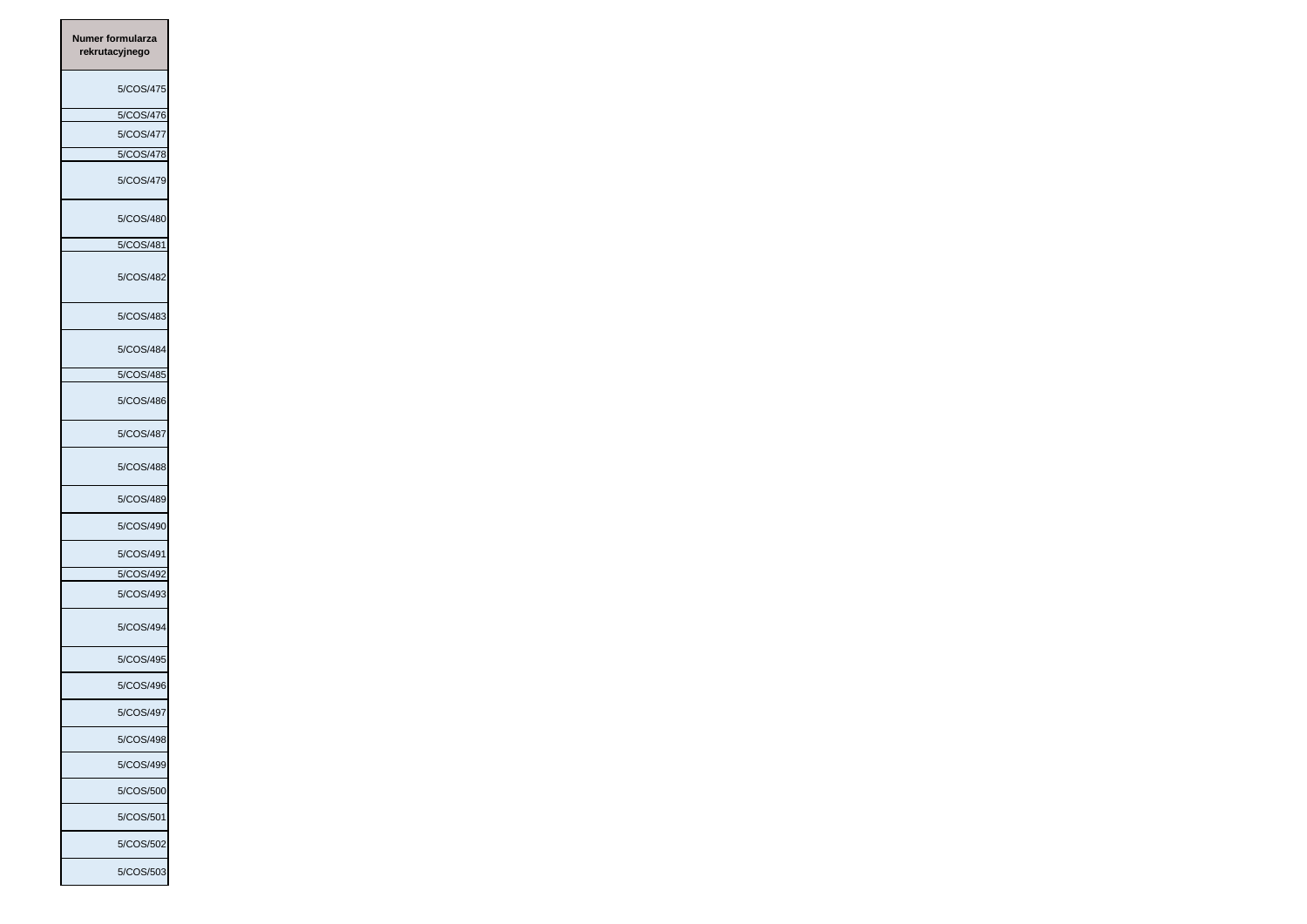5/COS/504 5/COS/505 5/COS/506 5/COS/507 5/COS/508 5/COS/509 5/COS/510 5/COS/511 5/COS/512 5/COS/513 5/COS/514 5/COS/515 5/COS/516 5/COS/517 5/COS/518 5/COS/519 5/COS/520 5/COS/521 5/COS/522 5/COS/523 5/COS/524 5/COS/525 5/COS/526 5/COS/527 5/COS/528 5/COS/529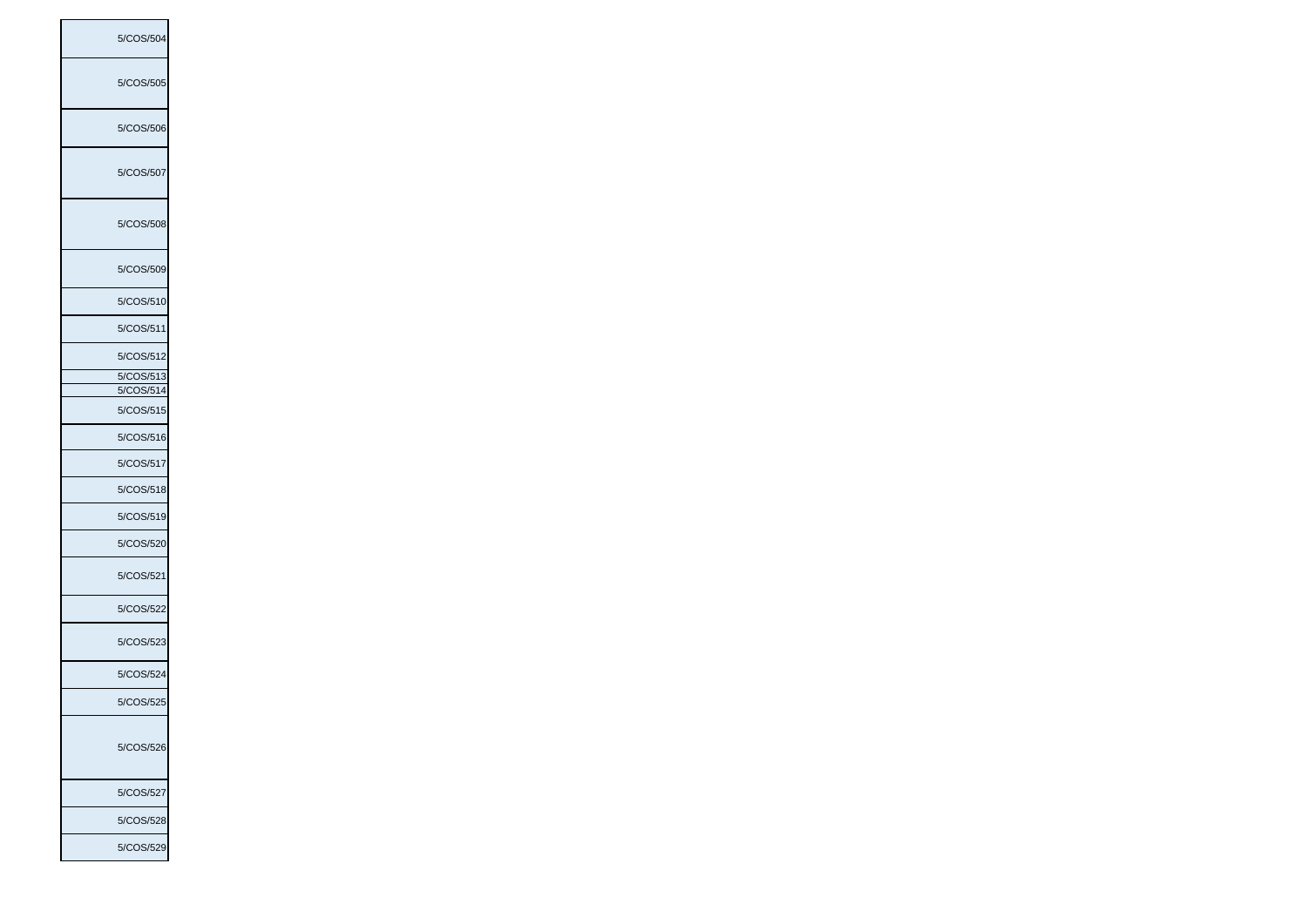| 5/COS/530     |
|---------------|
| 5/COS/531     |
| 5/COS/532     |
| 6/COS/33      |
| 6/COS/34      |
|               |
| 6/COS/37      |
| 6/COS/38      |
| 6/COS/39      |
|               |
| 6/COS/40      |
| 6/COS/41      |
| 6/COS/42      |
| 6/COS/43      |
| 6/COS/44      |
| 6/COS/45      |
|               |
| 6/COS/46      |
| 6/COS/48      |
| 6/COS/49      |
| 6/COS/50      |
| 6/COS/51      |
| 6/COS/52      |
| 6/COS/53      |
|               |
| 6/COS/54      |
| 6/COS/55      |
| 6/COS/56      |
| 6/COS/57      |
| 6/COS/58      |
| 6/COS/59      |
| 6/COS/60      |
| 6/COS/61      |
| 6/COS/62      |
| 6/COS/63      |
|               |
| 6/COS/64      |
| 6/C<br>:OS/65 |
| 6/COS/66      |
| 6/COS/68      |
| 6/COS/69      |
| 6/COS/70      |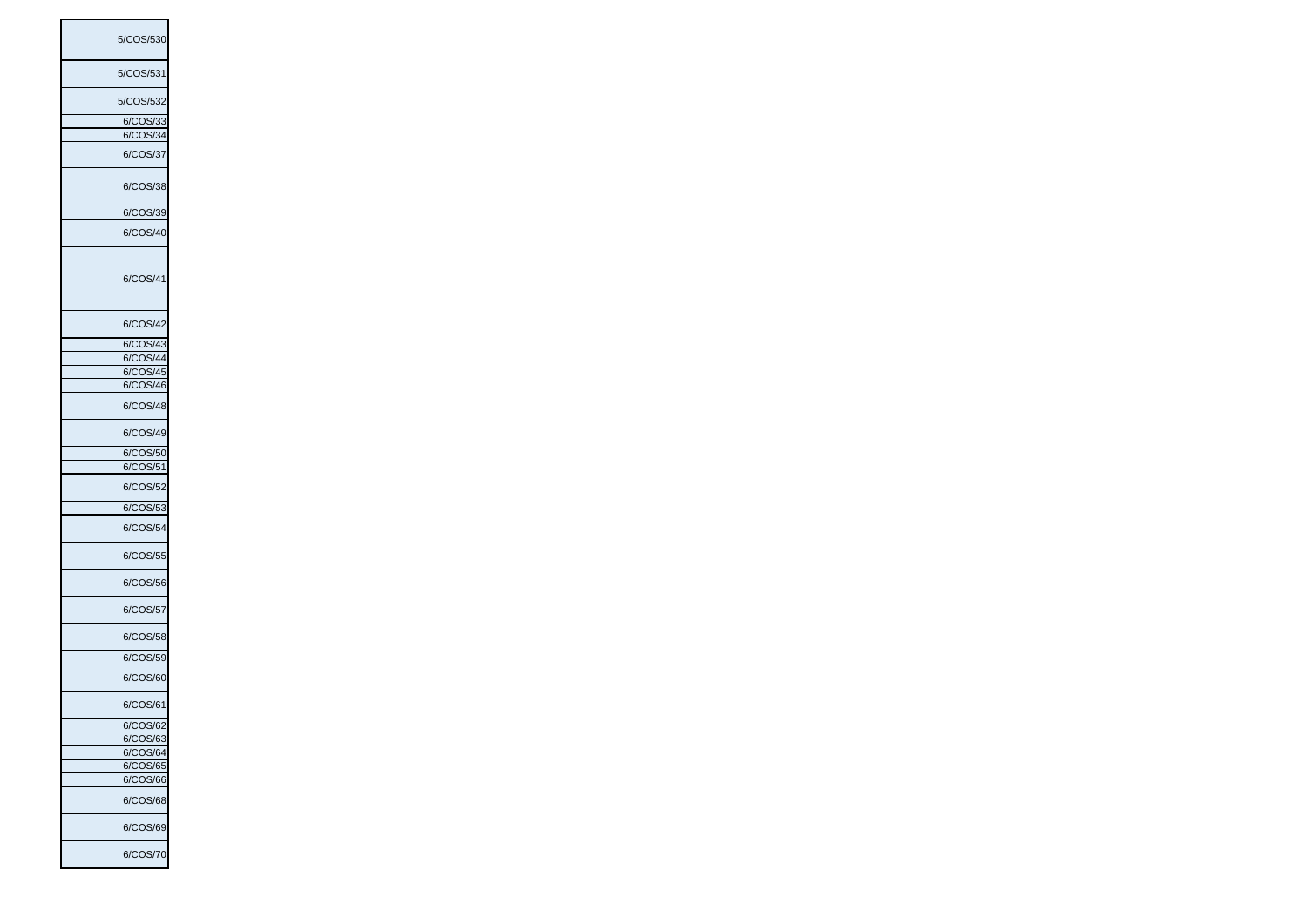| 6/COS/71               |
|------------------------|
| 6/COS/72               |
| 6/COS/73               |
| 6/COS/74               |
|                        |
| 6/COS/75               |
| 6/COS/76               |
|                        |
| 6/COS/77               |
| 6/COS/78               |
|                        |
| 6/COS/79               |
| 6/COS/80               |
| 6/COS/81               |
| 6/COS/82               |
|                        |
| 6/COS/83               |
| 6/COS/84               |
|                        |
| 6/COS/85               |
| 6/COS/86               |
| 6/COS/87               |
| :OS/88                 |
| 6/C                    |
| 6/COS/89               |
| 6/COS/90               |
|                        |
| 6/COS/91               |
| 6/COS/92               |
| 6/COS/93               |
| 6/COS/94               |
|                        |
| 6/COS/95               |
| 6/COS/96               |
|                        |
| 6/COS/97<br>6/COS/98   |
|                        |
| 6/COS/99               |
| 6/COS/100              |
| 6/COS/101              |
| 6/COS/102              |
| 6/COS/103              |
|                        |
| 6/COS/104              |
| 6/COS/105              |
| 6/COS/106              |
| 6/COS/107              |
|                        |
| 6/COS/108              |
| 6/COS/110              |
| 6/COS/111              |
| 6/COS/112              |
|                        |
|                        |
| 6/COS/113              |
| 6/COS/114              |
|                        |
| 6/COS/115<br>6/COS/116 |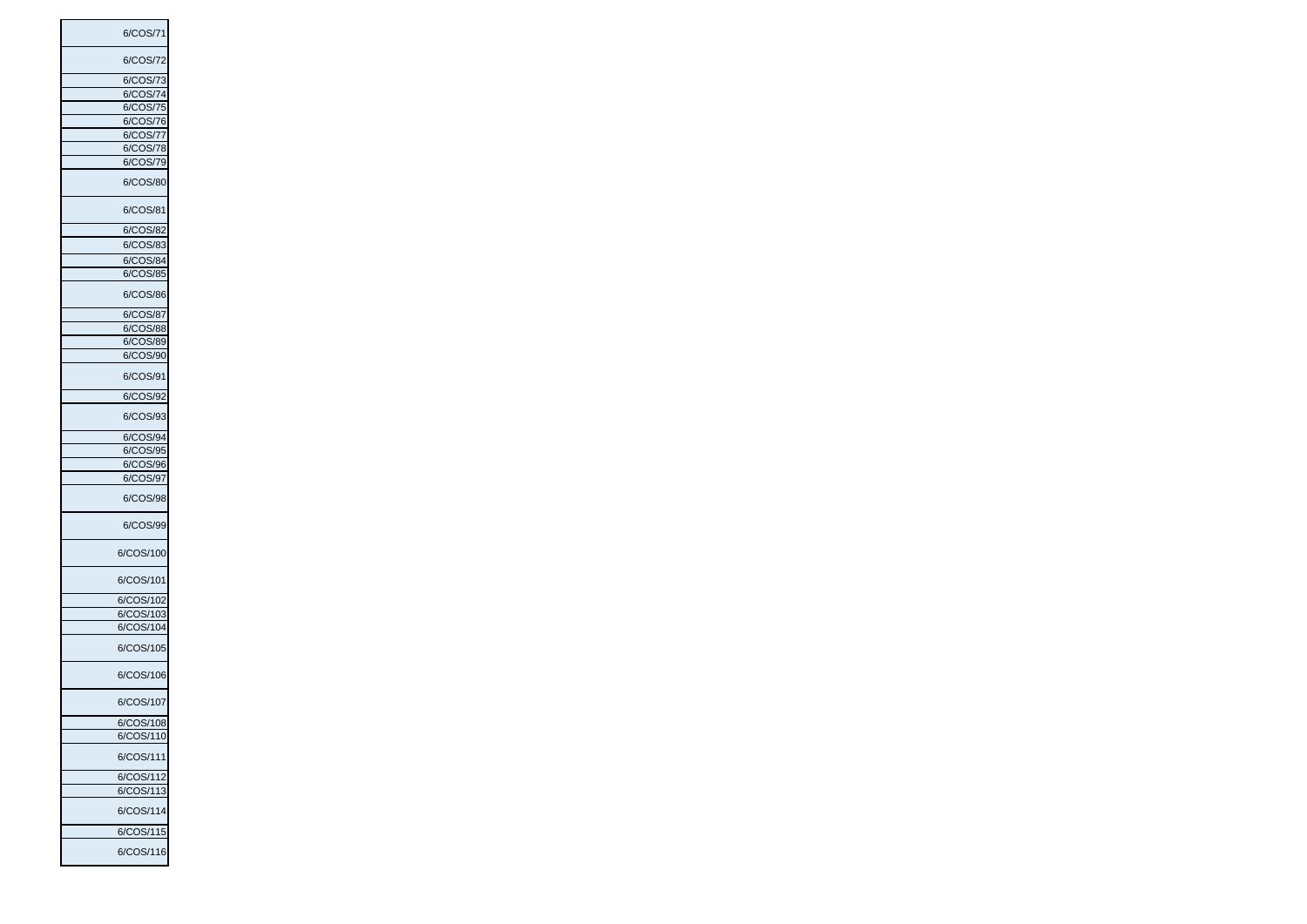| 6/COS/117 |  |
|-----------|--|
|           |  |
| 6/COS/119 |  |
| 6/COS/120 |  |
|           |  |
| 6/COS/121 |  |
| 6/COS/123 |  |
| 6/COS/124 |  |
| 6/COS/125 |  |
| 6/COS/126 |  |
| 6/COS/127 |  |
|           |  |
| 6/COS/128 |  |
|           |  |
| 6/COS/130 |  |
| 6/COS/131 |  |
| 6/COS/132 |  |
| 6/COS/133 |  |
|           |  |
| 6/COS/134 |  |
| 6/COS/135 |  |
| 6/COS/136 |  |
| 6/COS/137 |  |
| 6/COS/138 |  |
| 6/COS/139 |  |
| 6/COS/140 |  |
| 6/COS/141 |  |
| 6/COS/142 |  |
| 6/COS/143 |  |
| 6/COS/145 |  |
|           |  |
| 6/COS/146 |  |
| 6/COS/147 |  |
| 6/COS/148 |  |
| 6/COS/149 |  |
| 6/COS/150 |  |
| 6/COS/151 |  |
| 6/COS/154 |  |
| 6/COS/155 |  |
| 6/COS/156 |  |
| 6/COS/157 |  |
| 6/COS/158 |  |
|           |  |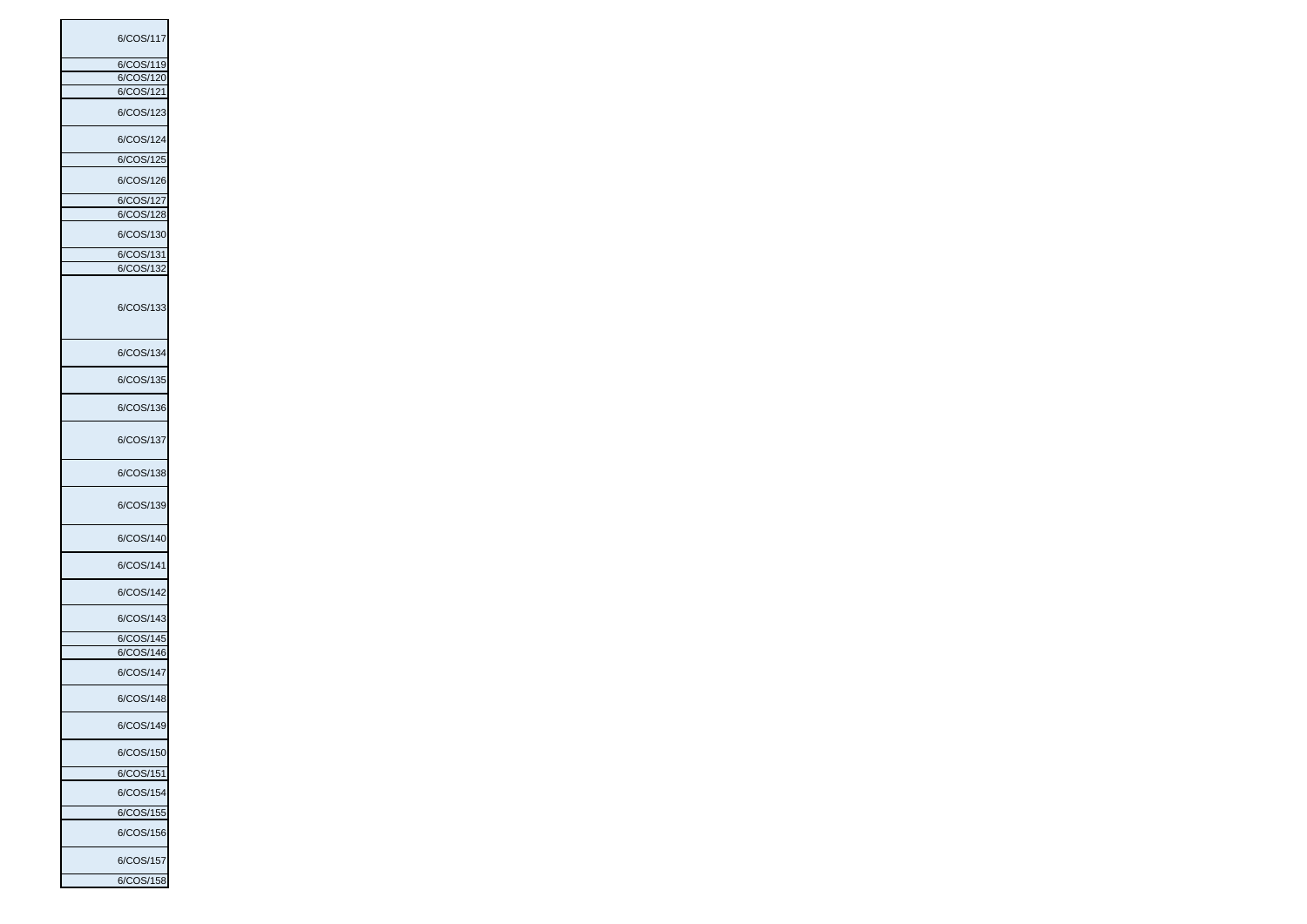| 6/COS/159                |  |
|--------------------------|--|
| 6/COS/160                |  |
|                          |  |
| 6/COS/161                |  |
| 6/COS/162                |  |
| 6/COS/163                |  |
| 6/COS/164                |  |
| 6/COS/165                |  |
| 6/COS/166                |  |
|                          |  |
| 6/COS/167                |  |
| 6/COS/168                |  |
| 6/COS/169                |  |
|                          |  |
| :OS/170<br>6/C           |  |
| 6/COS/171                |  |
| 6/COS/172                |  |
|                          |  |
| 6/COS/173                |  |
| 6/COS/176                |  |
|                          |  |
| 6/COS/177                |  |
| 6/COS/178                |  |
| 6/COS/179                |  |
|                          |  |
| 6/COS/180                |  |
| 6/C<br>×<br><b>S/181</b> |  |
| 6/COS/182                |  |
|                          |  |
| 6/COS/183                |  |
| 6/COS/184                |  |
| 6/COS/185                |  |
| 6/COS/186                |  |
|                          |  |
| 6/COS/187                |  |
| 6/COS/189                |  |
| 6/COS/190                |  |
| 6/COS/191                |  |
| 6/COS/192                |  |
| 6/COS/193                |  |
| 6/COS/194                |  |
| 6/COS/195                |  |
|                          |  |
| 6/COS/196                |  |
| 2/COS/935                |  |
| 2/COS/936                |  |
| 2/COS/937                |  |
| 2/COS/938                |  |
| 2/COS/939                |  |
| 2/COS/940                |  |
| 2/COS/941                |  |
|                          |  |
| 2/COS/942                |  |
| 2/COS/943                |  |
|                          |  |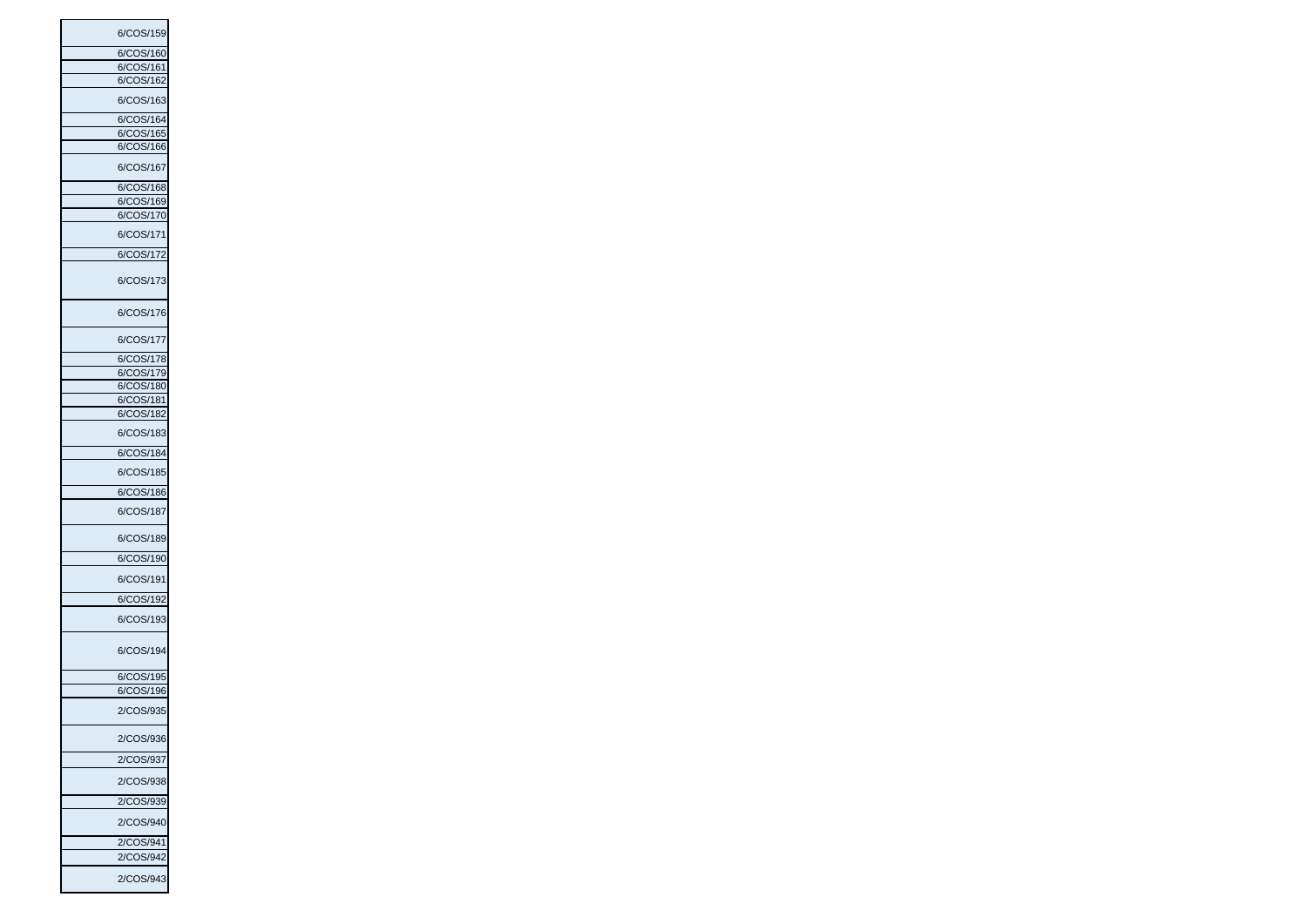| 2/COS/944 |
|-----------|
| 2/COS/945 |
| 2/COS/946 |
| 2/COS/947 |
| 2/COS/949 |
| 2/COS/950 |
| 2/COS/952 |
| 2/COS/953 |
| 2/COS/954 |
| 2/COS/955 |
| 2/COS/956 |
| 3/COS/83  |
| 3/COS/84  |
| 3/COS/85  |
| 3/COS/86  |
| 3/COS/87  |
| 3/COS/88  |
| 3/COS/89  |
| 3/COS/90  |
| 3/COS/91  |
| 3/COS/92  |
| 3/COS/93  |
| 3/COS/94  |
| 3/COS/95  |
| 3/COS/96  |
| 3/COS/97  |
| 3/COS/98  |
| 3/COS/99  |
| 3/COS/100 |
| 3/COS/101 |
|           |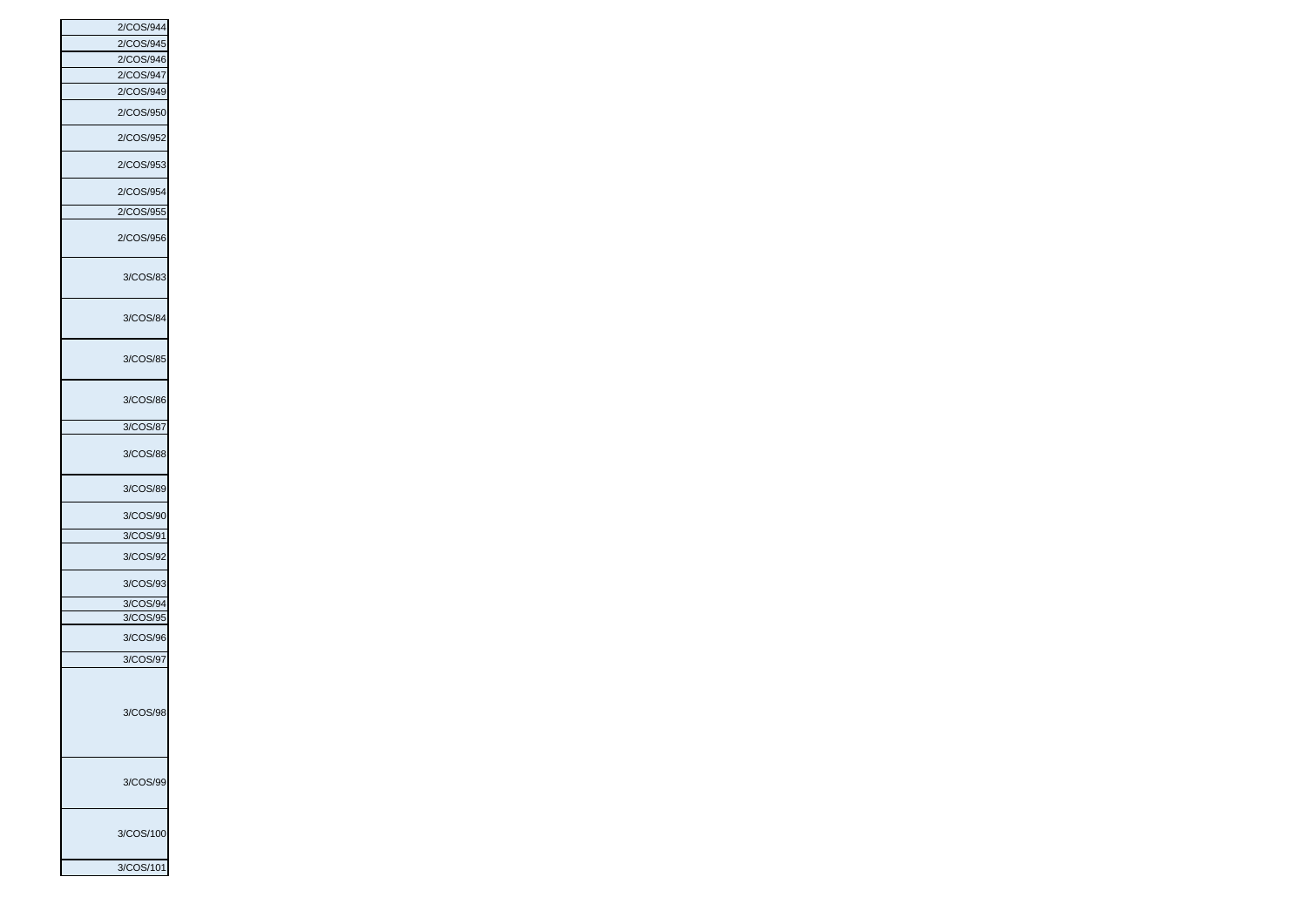| 3/COS/102       |
|-----------------|
| 3/COS/103       |
| 3/COS/104       |
| 2/COS/961       |
| 2/COS/1177      |
| 2/COS/1178      |
| 2/COS/1179      |
| 2/COS/1180      |
| 2/COS/1181      |
| 2/COS/1182      |
| 2/COS/967       |
| 2/COS/1183      |
| 2/COS/968       |
| 2/COS/1184      |
| 2/COS/1185      |
| 2/COS/1186      |
| 2/COS/1187      |
| 2/COS/1188      |
| 2/COS/1189      |
| 2/COS/1190      |
| 2/COS/1192      |
| 2/COS/1194      |
| 2/COS/1206      |
| 2/C<br>:OS/1207 |
| 2/COS/1208      |
|                 |
| 2/COS/1209      |
| 2/COS/1210      |
| 2/COS/1211      |
| 2/COS/1212      |
|                 |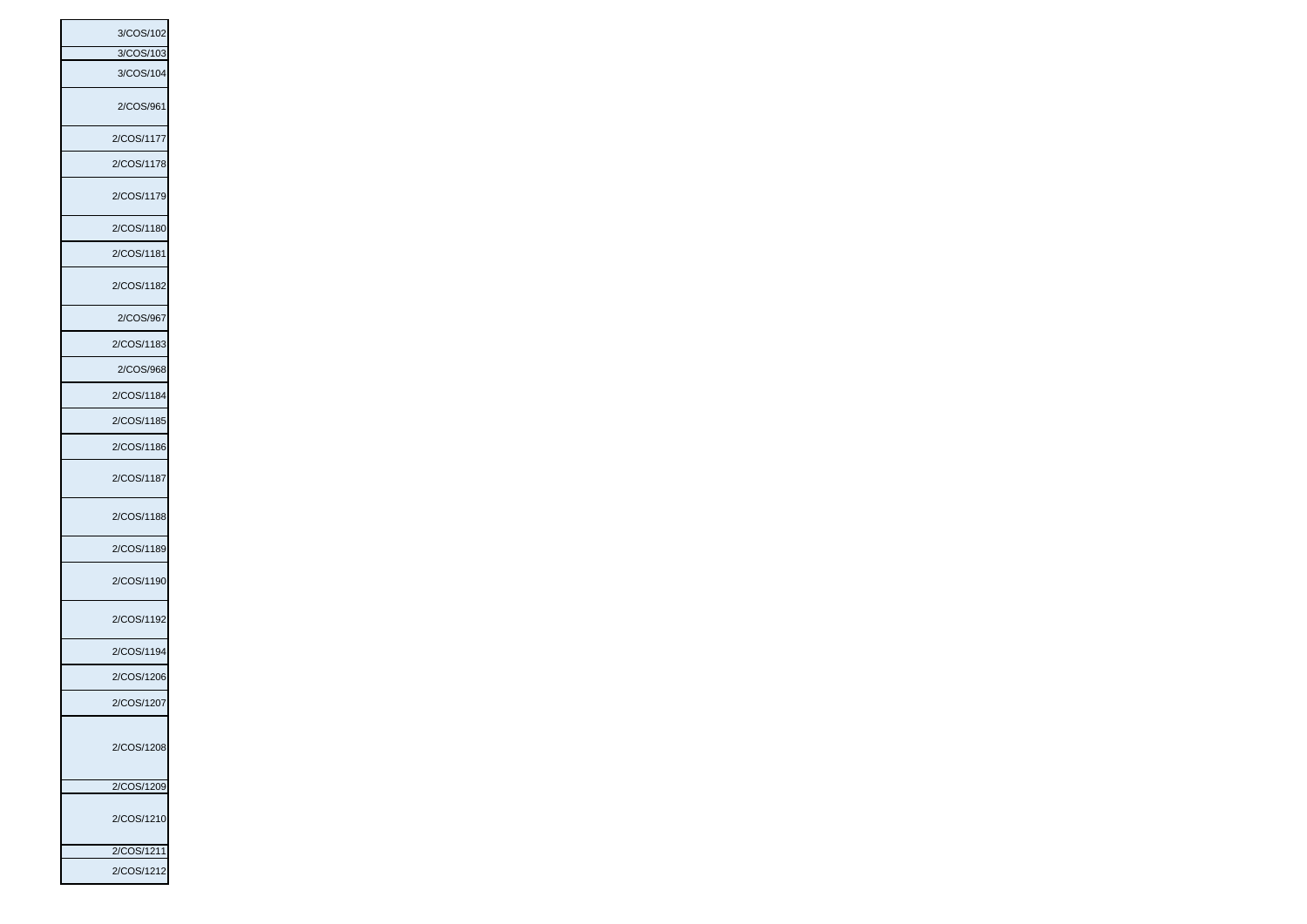| 2/COS/1213 |
|------------|
| 2/COS/1214 |
|            |
| 2/COS/1215 |
| 2/COS/1216 |
| 2/COS/1217 |
| 2/COS/1218 |
| 2/COS/1219 |
| 2/COS/1220 |
| 2/COS/1221 |
| 2/COS/1222 |
| 2/COS/1223 |
| 2/COS/1224 |
| 2/COS/1203 |
| 2/COS/1204 |
| 2/COS/1205 |
| 2/COS/1225 |
| 2/COS/1226 |
| 2/COS/1227 |
| 2/COS/1228 |
|            |
| 2/COS/1229 |
| 2/COS/1230 |
| 2/COS/1231 |
| 2/COS/1232 |
| 2/COS/1233 |
| 2/COS/1234 |
| 2/COS/1235 |
| 2/COS/1236 |
| 2/COS/1237 |
| 2/COS/1238 |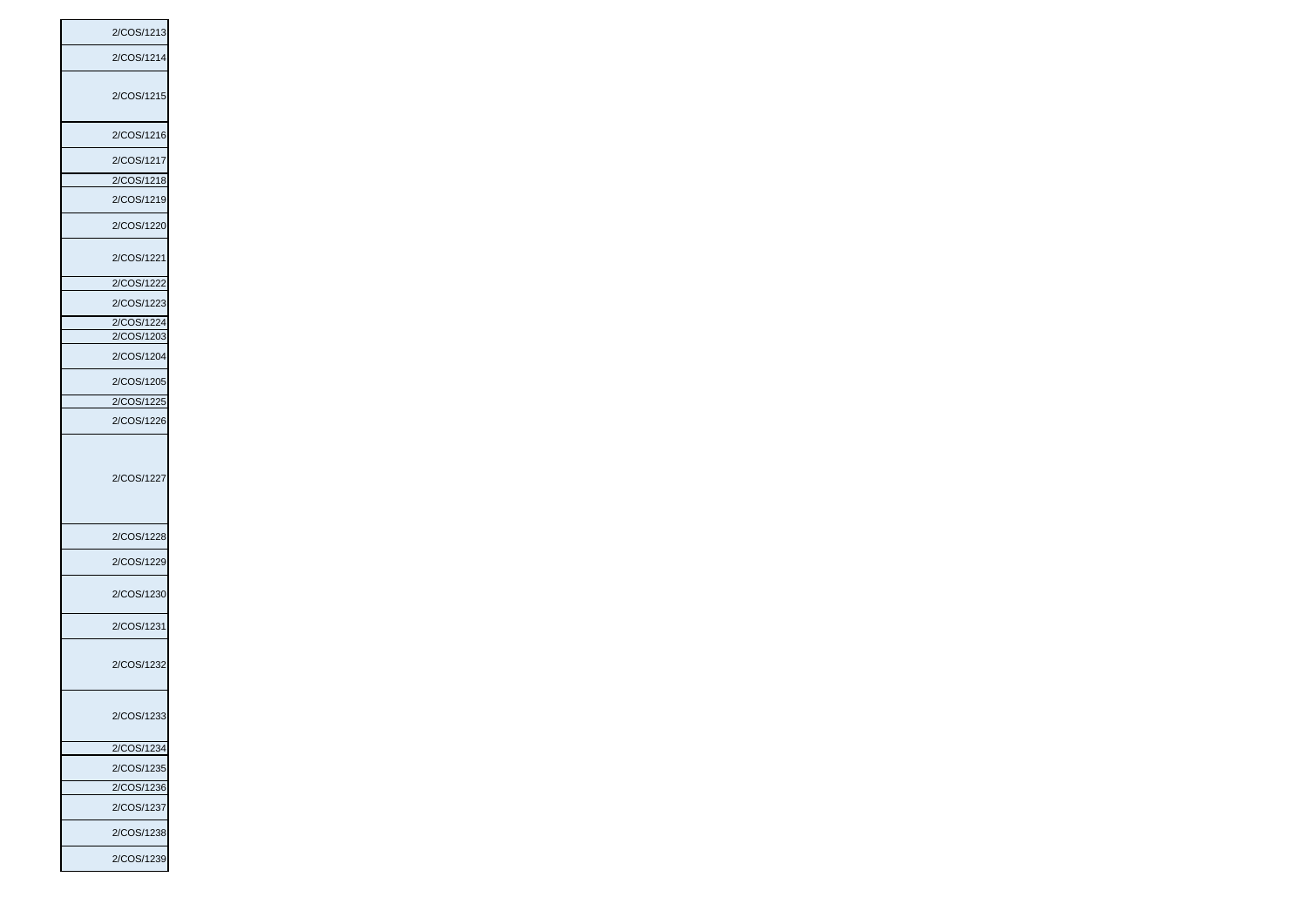| 2/COS/1240      |
|-----------------|
| 2/COS/1241      |
| 2/COS/1242      |
| 2/COS/1243      |
| 2/COS/1244      |
| 2/COS/1245      |
| 2/COS/1246      |
| 2/COS/1247      |
| 2/COS/1248      |
| 2/COS/1249      |
| 2/COS/1250      |
| 2/COS/1251      |
| 2/COS/1252      |
| 2/COS/1253      |
| 2/COS/1254      |
| 2/COS/1255      |
| 2/COS/1256      |
| 2/COS/1257      |
| 2/COS/1272      |
| 2/COS/1258      |
| 2/COS/1259      |
| 2/COS/1260      |
| 2/COS/1261      |
| :OS/1262<br>2/C |
| 2/COS/1263      |
| 2/COS/1264      |
| 2/COS/1265      |
| 2/COS/1266      |
| 2/COS/1267      |
| 2/COS/1268      |
| 2/COS/1269      |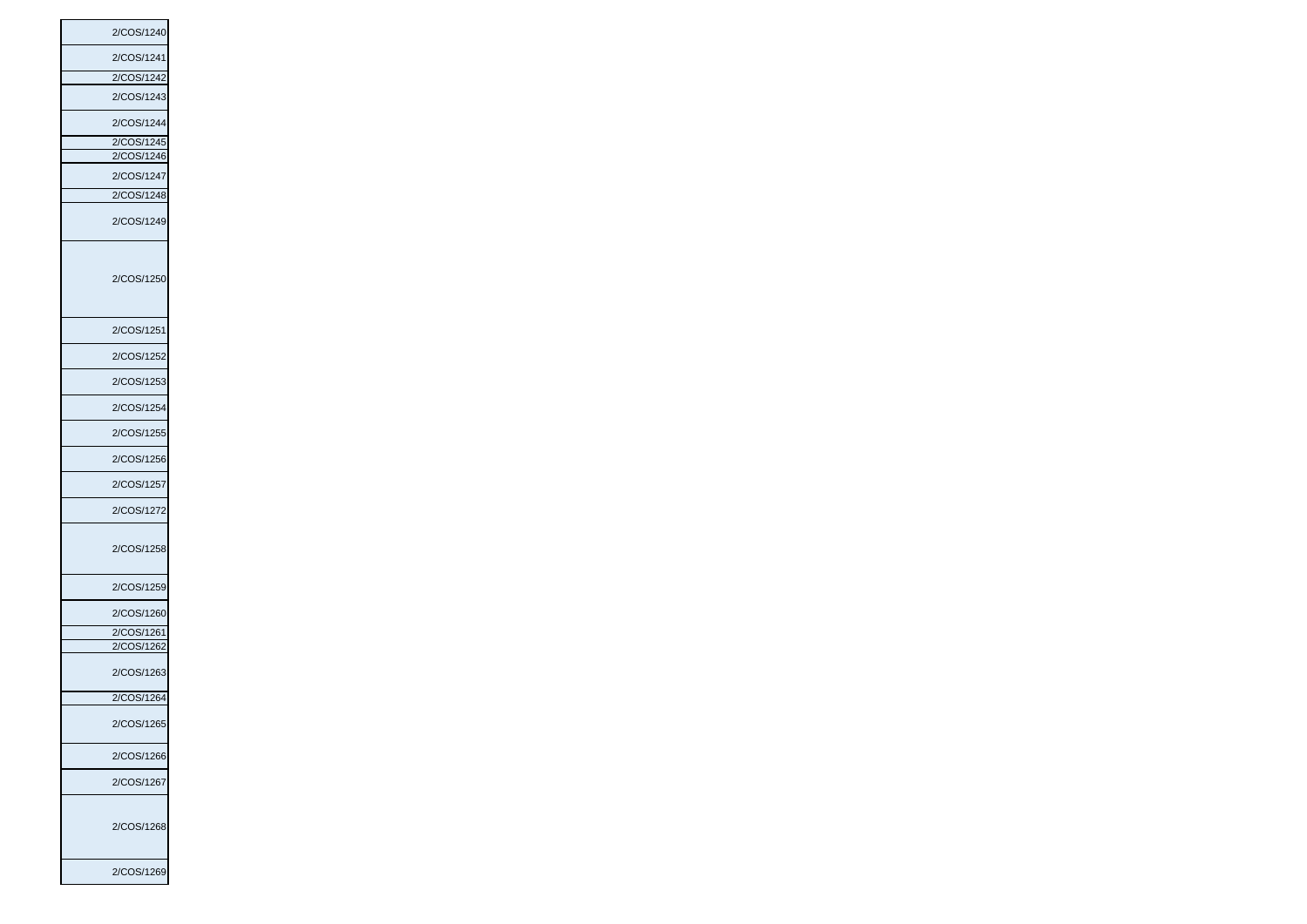2/COS/1270 2/COS/1271 2/COS/1273 2/COS/1274 2/COS/1275 2/COS/1276 2/COS/1277 2/COS/1333 2/COS/1278 2/COS/1279 2/COS/1280 2/COS/1281 2/COS/1282 2/COS/1283 2/COS/1284 2/COS/1285 2/COS/1286 2/COS/1287 2/COS/1288 2/COS/1289 2/COS/1290 2/COS/1291 2/COS/1292 2/COS/1293 2/COS/1294 2/COS/1295 2/COS/1296 2/COS/1297 2/COS/1298 2/COS/1299 2/COS/1300 2/COS/1301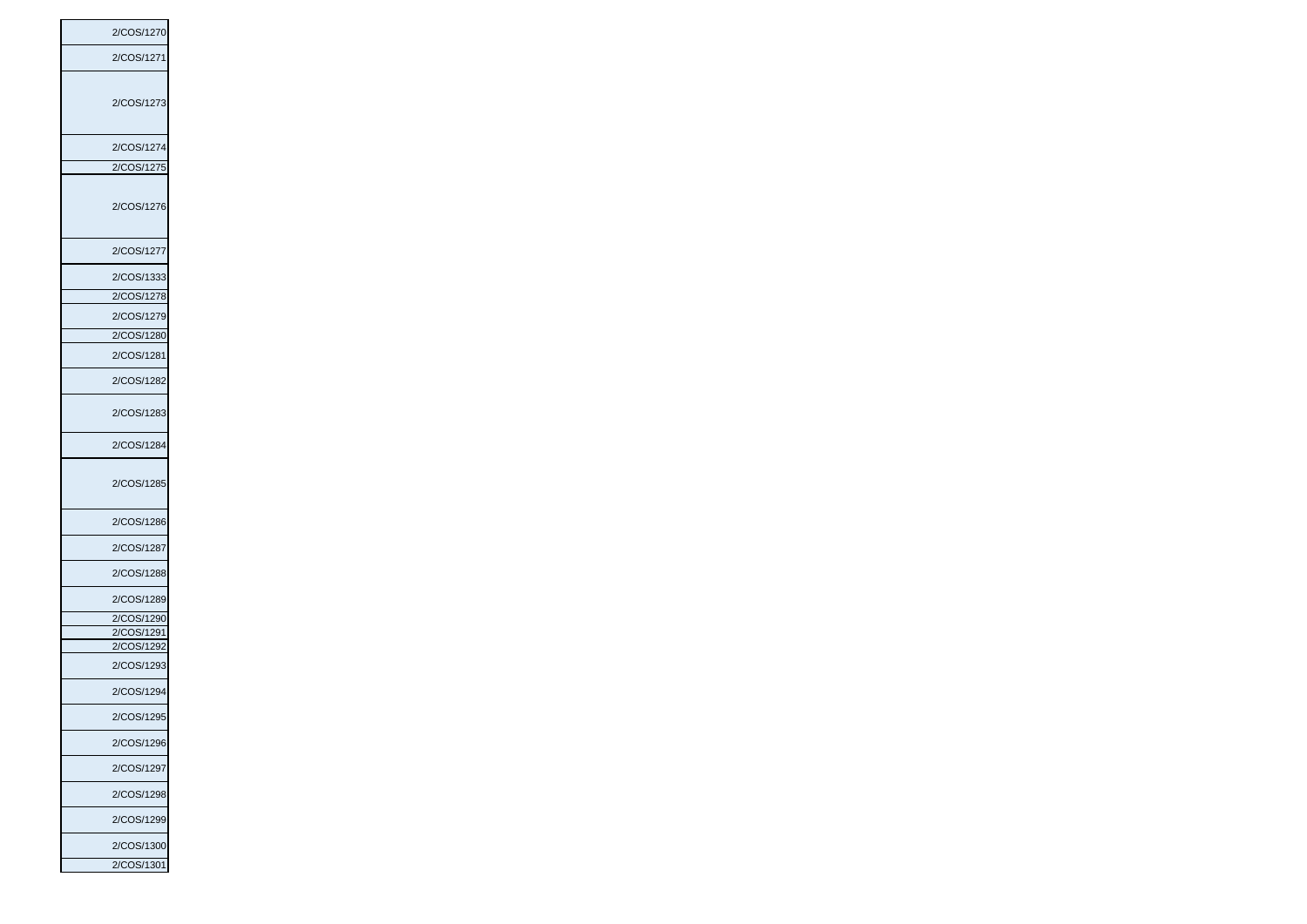2/COS/1334 2/COS/1302 2/COS/1303 2/COS/1304 2/COS/1305 2/COS/1306 2/COS/1307 2/COS/1308 2/COS/1309 2/COS/1310 2/COS/1311 2/COS/1312 2/COS/1313 2/COS/1314 2/COS/1315 2/COS/1316 2/COS/1317 2/COS/1318 2/COS/1319 2/COS/1320 2/COS/1321 2/COS/1322 2/COS/1323 2/COS/1324 2/COS/1325 2/COS/1326 2/COS/1327 2/COS/1328 2/COS/1329 2/COS/1330 2/COS/1331 2/COS/1332 3/COS/113